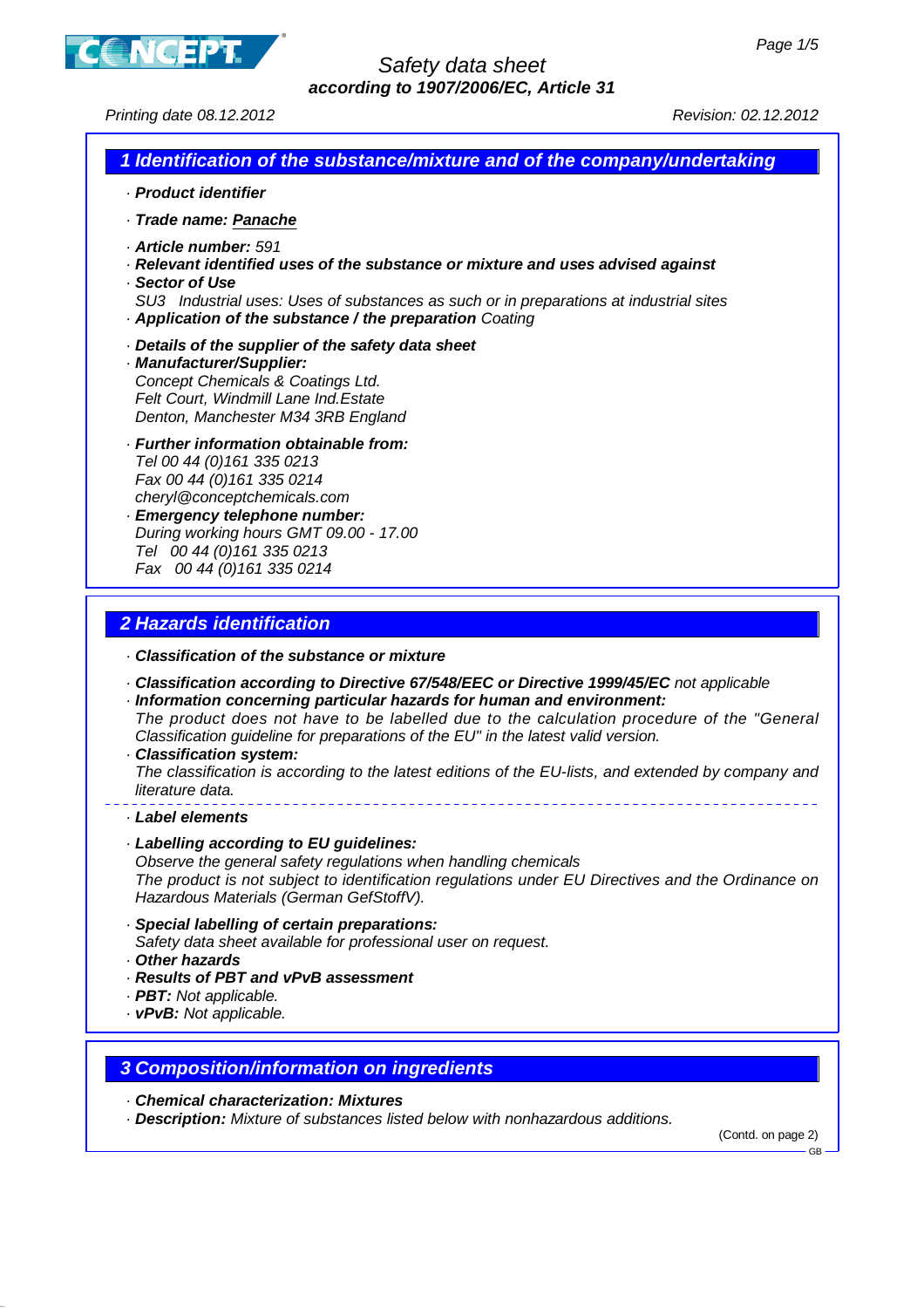

Printing date 08.12.2012 Revision: 02.12.2012

# **Trade name: Panache**

|                                                                                        |                                                                                      | (Contd. of page 1) |  |
|----------------------------------------------------------------------------------------|--------------------------------------------------------------------------------------|--------------------|--|
| · Dangerous components:                                                                |                                                                                      |                    |  |
| CAS: 64742-46-7   Alkanes C15-C19<br>EINECS: 265-148-2 $x$ Xn R65                      |                                                                                      | $2.5 - 5%$         |  |
| CAS: 64742-47-8<br>EINECS: 265-149-8 $\times$ Xn R65                                   | $\vert$ C13-14 Isoparaffin<br>R66                                                    | $2.5 - 5%$         |  |
| CAS: 68131-39-5                                                                        | Alcohols, C 12 - 15, ethoxylated<br>$\times$ Xn R22; $\times$ Xi R41; $\times$ N R50 | $0 - 2.5%$         |  |
| Additional information For the wording of the listed risk phrases refer to section 16. |                                                                                      |                    |  |

### **4 First aid measures**

- · **Description of first aid measures**
- · **General information** No special measures required.
- · **After inhalation** Supply fresh air; consult doctor in case of complaints.
- · **After skin contact** Generally the product does not irritate the skin.
- · **After eye contact** Rinse opened eye for several minutes under running water.
- · **After swallowing** If symptoms persist consult doctor.
- · **Information for doctor**
- · **Most important symptoms and effects, both acute and delayed** No further relevant information available.
- · **Indication of any immediate medical attention and special treatment needed** No further relevant information available.

### **5 Firefighting measures**

- · **Extinguishing media**
- · **Suitable extinguishing agents** Use fire extinguishing methods suitable to surrounding conditions.
- · **Special hazards arising from the substance or mixture**
- No further relevant information available.
- · **Advice for firefighters**
- · **Protective equipment:** No special measures required.

#### **6 Accidental release measures**

- · **Personal precautions, protective equipment and emergency procedures** Not required.
- · **Environmental precautions:** Dilute with plenty of water.
- Do not allow to enter sewers /surface or ground water drains.
- · **Methods and material for containment and cleaning up:**
- Absorb with liquid-binding material (sand, diatomite, acid binders, universal binders).
- · **Reference to other sections** No dangerous substances are released.

### **7 Handling and storage**

- · **Handling**
- · **Precautions for safe handling** No special measures required.
- · **Information about fire and explosion protection:** No special measures required.

(Contd. on page 3)

GB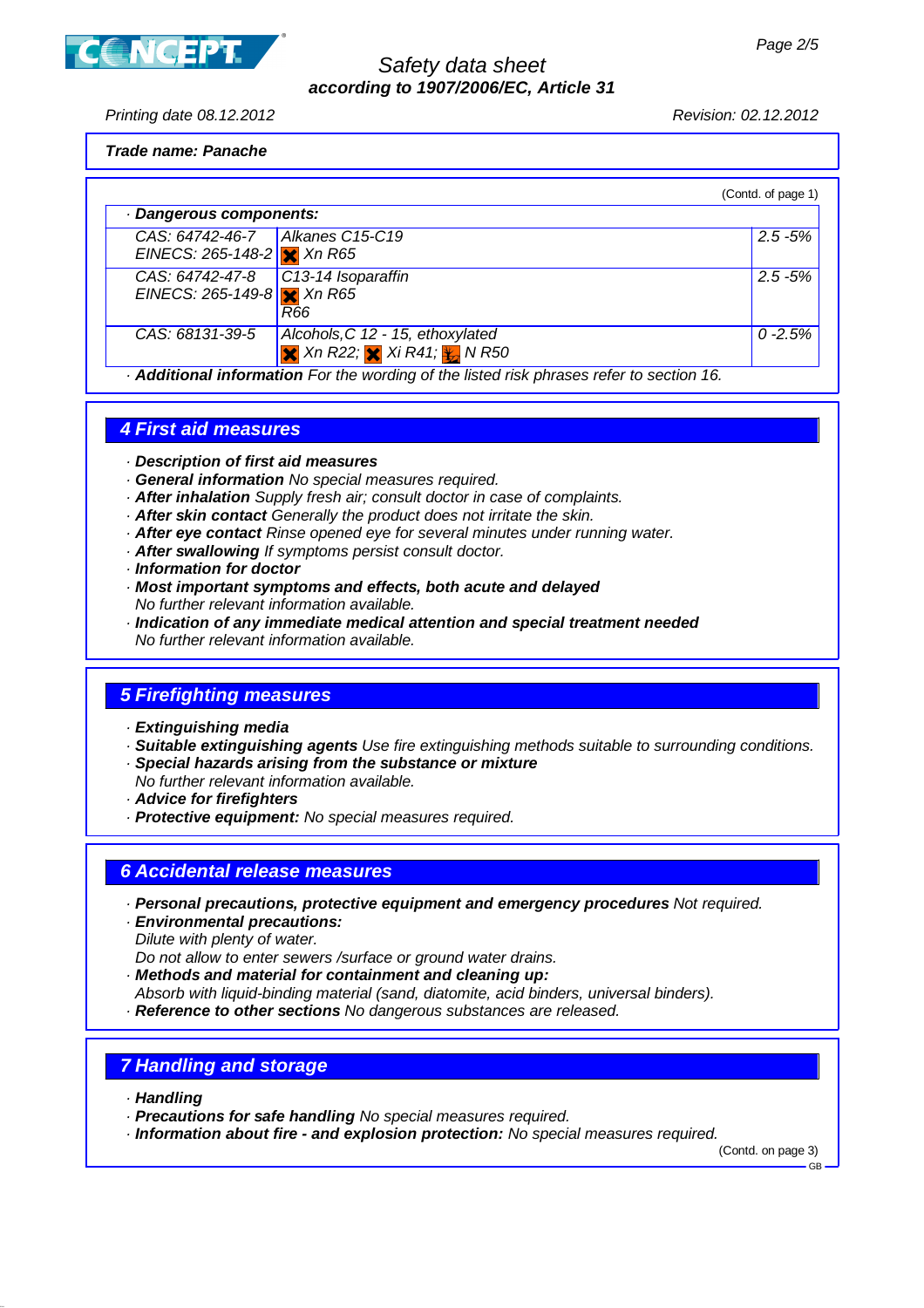

Printing date 08.12.2012 Revision: 02.12.2012

**Trade name: Panache**

(Contd. of page 2)

 $\sim$ 

- · **Conditions for safe storage, including any incompatibilities**
- · **Storage**
- · **Requirements to be met by storerooms and receptacles:** No special requirements.
- · **Information about storage in one common storage facility:** Not required.
- · **Further information about storage conditions:** None.
- · **Specific end use(s)** No further relevant information available.

#### **8 Exposure controls/personal protection**

· **Additional information about design of technical facilities:** No further data; see item 7.

- · **Control parameters**
- · **Ingredients with limit values that require monitoring at the workplace:** The product does not contain any relevant quantities of materials with critical values that have to be monitored at the workplace.
- · **Additional information:** The lists valid during the making were used as basis.
- · **Exposure controls**
- · **Personal protective equipment**
- · **General protective and hygienic measures**
- The usual precautionary measures are to be adhered to when handling chemicals.
- · **Respiratory protection:** Not required.
- · **Protection of hands:** Rubber gloves
- · **Material of gloves** Natural rubber, NR
- · **Penetration time of glove material**

The exact break trough time has to be found out by the manufacturer of the protective gloves and has to be observed.

· **Eye protection:** Not required.

#### **9 Physical and chemical properties**

| · Information on basic physical and chemical properties<br><b>General Information</b>                   |                                               |                    |
|---------------------------------------------------------------------------------------------------------|-----------------------------------------------|--------------------|
| · Appearance:                                                                                           |                                               |                    |
| Form:                                                                                                   | Fluid                                         |                    |
| Colour:                                                                                                 | Orange                                        |                    |
| · Odour:                                                                                                | Fruit-like                                    |                    |
| Change in condition<br>Melting point/Melting range: undetermined<br>Boiling point/Boiling range: 100 °C |                                               |                    |
| · Flash point:                                                                                          | 120 $\mathbb C$                               |                    |
| · Self-igniting:                                                                                        | Product is not selfigniting.                  |                    |
| Danger of explosion:                                                                                    | Product does not present an explosion hazard. |                    |
| Vapour pressure at 20 °C:                                                                               | 23 hPa                                        |                    |
| ⋅ Density at 20 ℃:                                                                                      | $0.977$ g/cm <sup>3</sup>                     |                    |
| · Solubility in / Miscibility with<br>Water:                                                            | Fully miscible                                |                    |
|                                                                                                         |                                               | (Contd. on page 4) |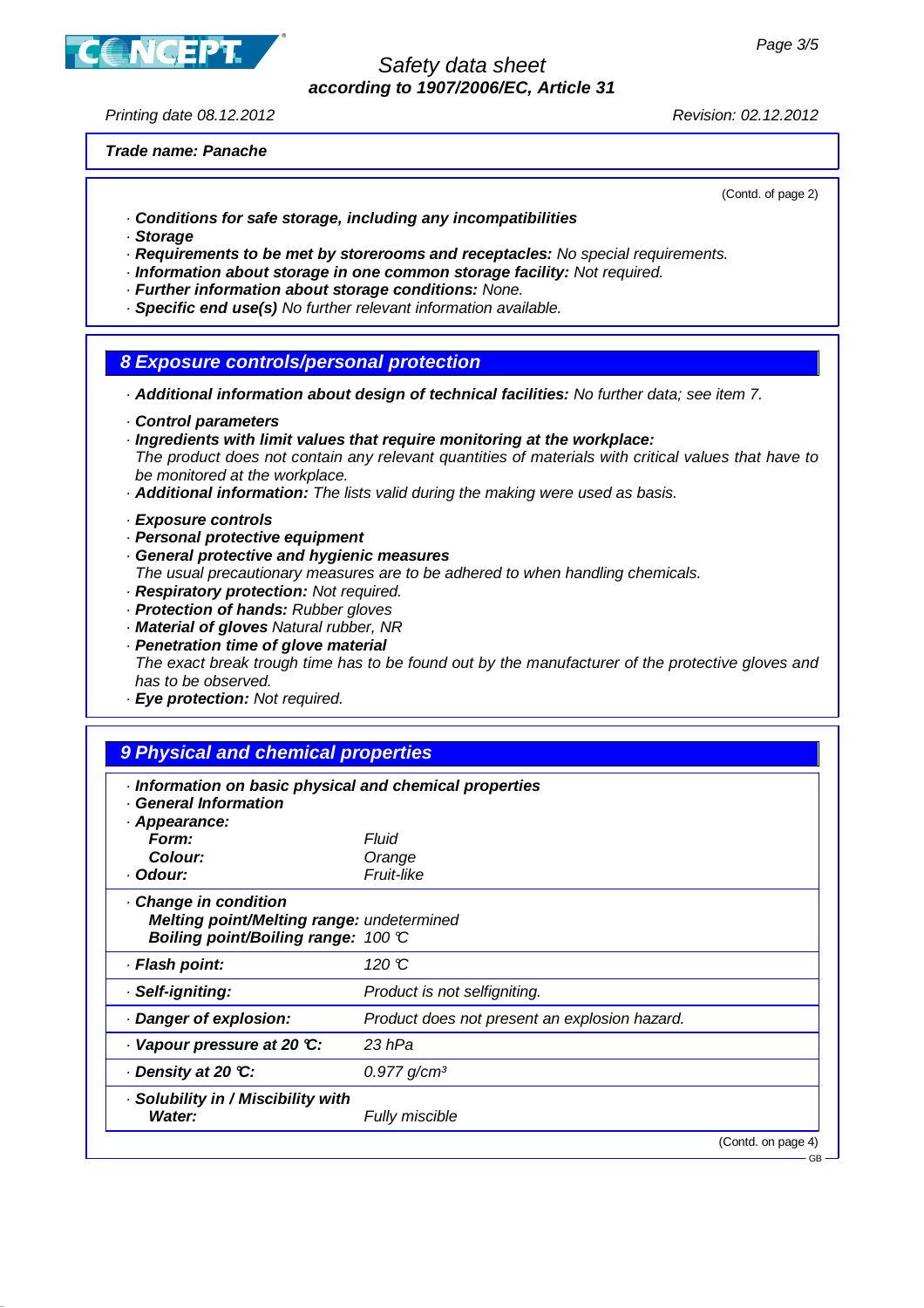**ICEPT** 

### Safety data sheet **according to 1907/2006/EC, Article 31**

Printing date 08.12.2012 Revision: 02.12.2012

(Contd. of page 3)

**Trade name: Panache**

· **Other information** No further relevant information available.

### **10 Stability and reactivity**

- · **Reactivity**
- · **Chemical stability**
- · **Thermal decomposition / conditions to be avoided:** No decomposition if used according to specifications.
- · **Possibility of hazardous reactions** No dangerous reactions known
- · **Conditions to avoid** No further relevant information available.
- · **Incompatible materials:** No further relevant information available.
- · **Hazardous decomposition products:** No dangerous decomposition products known

# **11 Toxicological information**

- · **Information on toxicological effects**
- · **Acute toxicity:**
- · **Primary irritant effect:**
- · **on the skin:** No irritant effect.
- · **on the eye:** No irritating effect.
- · **Sensitization:** No sensitizing effects known.
- · **Additional toxicological information:**

The product is not subject to classification according to the calculation method of the General EU Classification Guidelines for Preparations as issued in the latest version.

When used and handled according to specifications, the product does not have any harmful effects to our experience and the information provided to us.

### **12 Ecological information**

- · **Toxicity**
- · **Aquatic toxicity:** No further relevant information available.
- · **Persistence and degradability** No further relevant information available.
- · **Behaviour in environmental systems:**
- · **Bioaccumulative potential** No further relevant information available.
- · **Mobility in soil** No further relevant information available.
- · **Additional ecological information:**
- · **General notes:**

Water hazard class 1 (German Regulation) (Self-assessment): slightly hazardous for water. Do not allow undiluted product or large quantities of it to reach ground water, water course or sewage system.

- · **Results of PBT and vPvB assessment**
- · **PBT:** Not applicable.
- · **vPvB:** Not applicable.
- · **Other adverse effects** No further relevant information available.

### **13 Disposal considerations**

- · **Waste treatment methods**
- · **Recommendation** Do not allow product to reach ground water or water course.

(Contd. on page 5)

GB